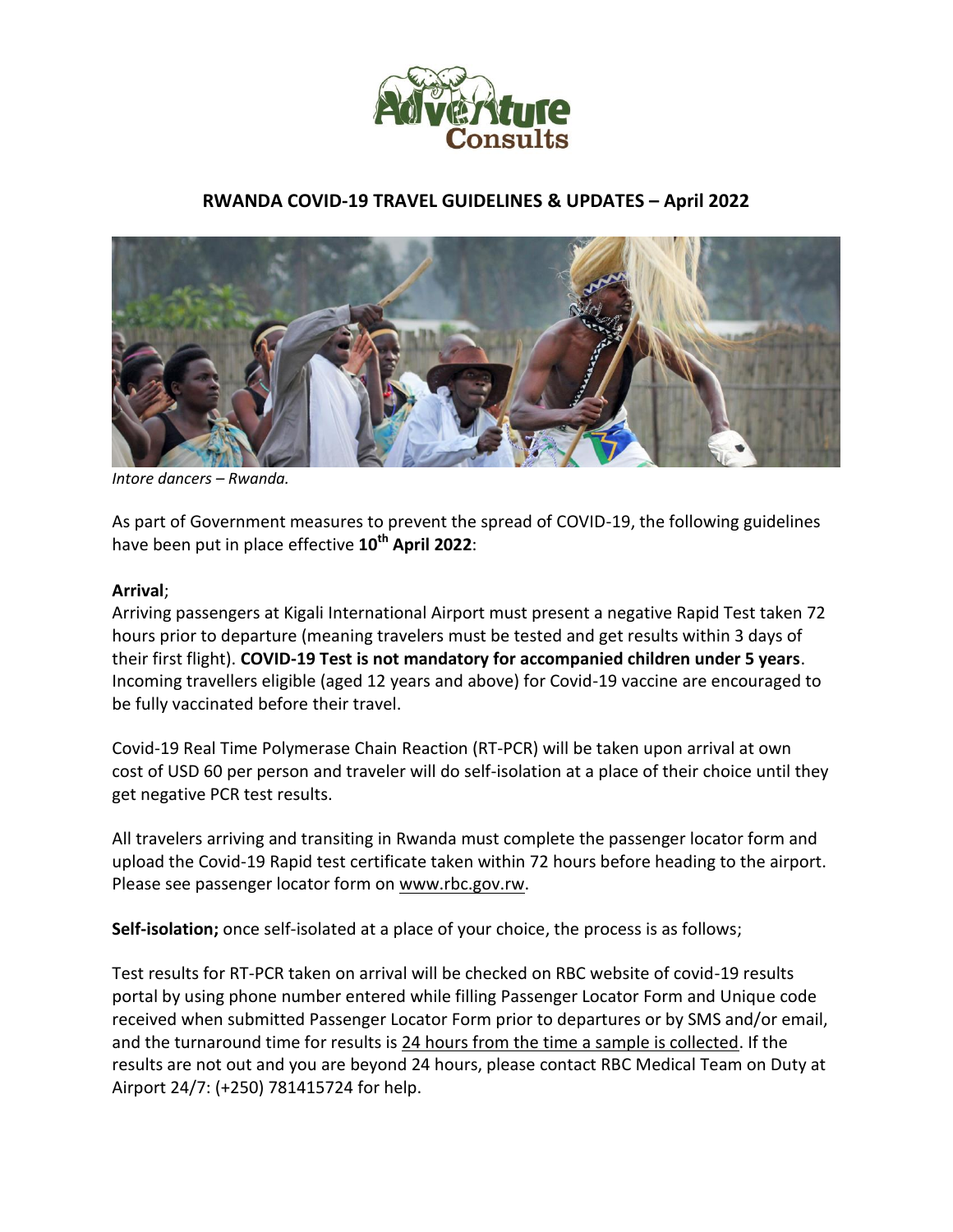

If a traveler's test result is positive for COVID-19 (even if asymptomatic) while in Rwanda, they will be treated as indicated in the National Covid-19 Management Guidelines available on www.rbc.gov.rw until they have fully recovered, at their own cost. We encourage all travelers to have international travel insurance.

# **Transit.**

All transiting passengers must complete the passenger locator form and upload the Covid-19 Rapid test certificate taken within 72 hours before heading to the airport. Please see passenger locator form on www.rbc.gov.rw. Transiting passengers for more than 12 hours through Rwanda will be screened upon entry and take a RT-PCR test at own cost before entry to Rwanda.

Transiting/connecting travelers who are not leaving the airport for less than 12 hours will be screened upon entry and not required to take a second test *(This is not applicable for transiting passengers by land borders, in that case, passengers will be tested using RT-PCR test on arrival)*. In that case, the results will be fast tracked.

## **Covid-19 guidelines before visiting National parks.**

Tourists, including children, visiting the National Parks will be required to present negative antigen rapid COVID-19 test results taken within 72 hours. This is only acceptable when not intending to visit primates. Please get in touch (sales@adventureconsults.com) if you need any clarification.

A **negative RT-PCR test** result is required if **visiting primates** (Gorillas, Chimpanzees, Golden Monkeys etc) in Volcanoes, Nyungwe, and Gishwati-Mukura National Park.

## **Departure.**

Departing passengers at Kigali International Airport must present a negative Rapid or PCR test (depending on requirement at destination) taken 72 hours prior to departure.

COVID-19 Test is not mandatory for accompanied children under 5 years. Travelers must take their tests 2 days prior to departure. Travelers are advised to check with airlines about the COVID-19 requirements of the final destination and/or transit countries and plan for their Covid-19 test accordingly.